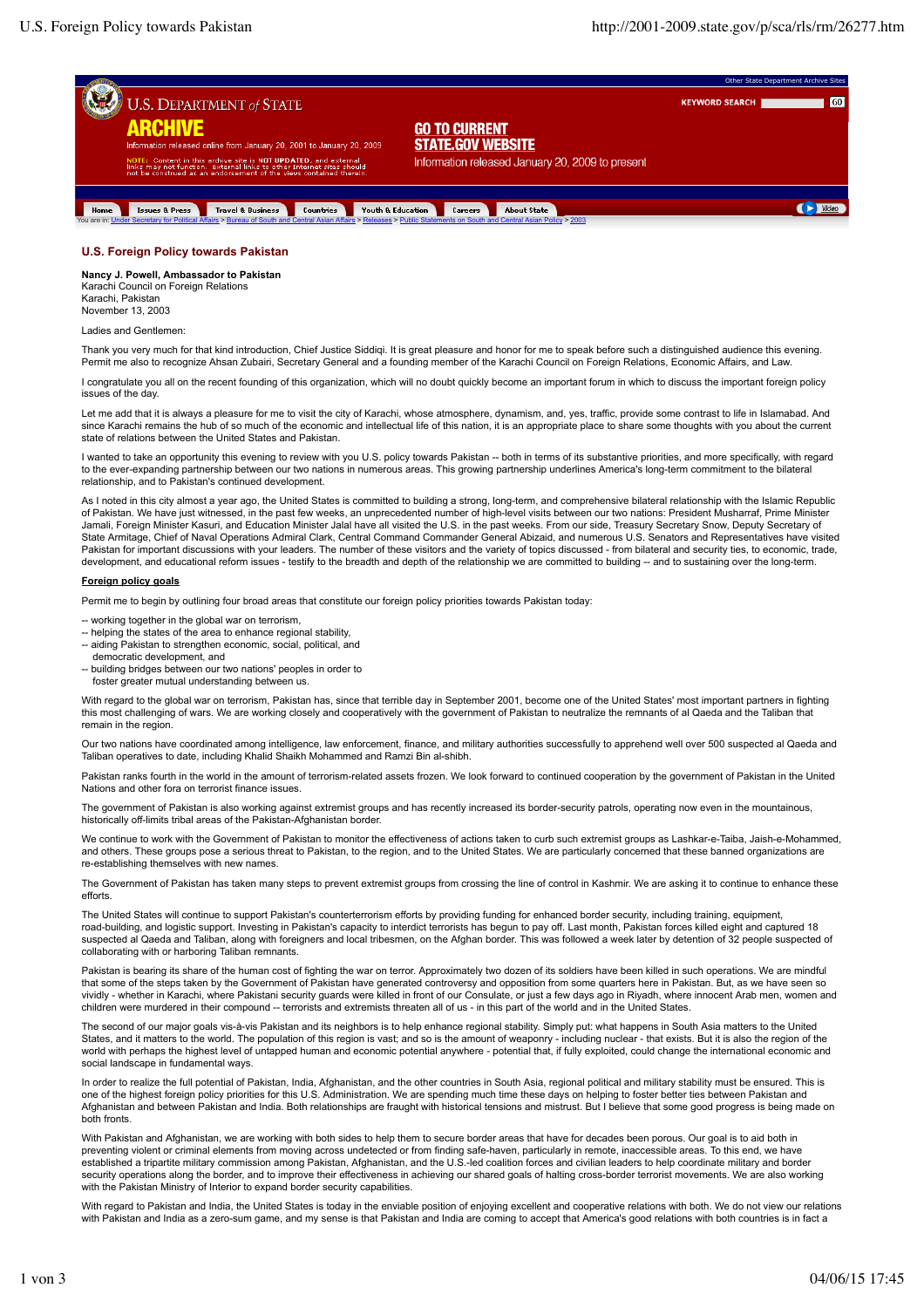net positive for all three nations. The U.S. hopes India and Pakistan will move forward with the implementation of those confidence-building measures that both nations have agreed upon during the past month, and to engage in serious discussions on those items - restoration of air links, train travel, and visa issuance - that require further agreement on modalities.

The U.S. believes that expanding the potential for cross-border trade -- whether through bilateral talks in areas such as civil aviation or through regional SAARC initiatives; and increasing contacts and confidence among ordinary citizens -- whether through medical exchanges, easier border crossing, or sports events - are all measures that can help to create the more positive atmosphere that is the sine qua non of tackling the difficult political issues that divide India and Pakistan.

With regard to the issue of Kashmir, there is no doubt that violence there must be reduced; ending violence in Kashmir remains a key goal. For our part, we will continue to look for ways to encourage peace in Kashmir - a lasting solution to this difficult issue can only come through political dialogue and negotiation, not through violence.

Related to the issue of regional stability in the broadest sense is the matter of nuclear and weapons proliferation. We remain confident that Pakistan will continue to comply with existing non-proliferation treaties and regimes to which it has adhered, as well as to other commitments made.

A third priority area in which we are involved is helping Pakistan to strengthen its economic, social, political, and democratic development. We are currently undertaking a<br>multi-billion dollar, multi-faceted assistance pr a moment, includes development assistance, balance-of-payment support, debt rescheduling and forgiveness, and agricultural, trade, and investment support. USAID has returned to Pakistan with major assistance programs in such areas as education, health, governance, and micro-finance. The American Business Council based here in Karachi is an important testament to the success American companies have had in Pakistan.

Pakistan's commitment to the further advancement of democracy and human rights is central to its efforts to build a stable, positive future for its people. America wants to see strong Pakistani democratic institutions and practices, including a National Assembly that plays a vigorous and positive role in governance and an independent judiciary that promotes the rule of law. We hope that the case of Javed Hashmi and others in the judicial system will be handled in a fair and transparent and with due regard for fundamental rights, including those of speedy public trial, access to counsel, and family visitation. Democratic institutions are required if Pakistan is to thrive economically and to develop into a stable, moderate Islamic state. Some of our USAID money is directed at this goal of strengthening democracy, good governance, and<br>the rule of law. In fact, USAID just awarded a grant to i and the press.

A fourth area of U.S. interest is our desire, particularly in these troubled times, to increase understanding between the people of the U.S. and Pakistan. There is currently much too much mistrust and lack of understanding between us; for our part, we are intent on working to reduce these gaps. As people coming from different cultures and historical experiences, we may not always agree with each other; but we must continue to strive to listen better, and to attempt to understand the other's point of view

To this end, we are continuing to expand our cultural and exchange programs, one of the important ways in which we can build bridges among our citizens. Although it is<br>true that we have, for legitimate security reasons, ti status of stay, the United States remains open to visitors from all nations - for education, for tourism, and for business.

## **U.S. Assistance to Pakistan**

I would like now to describe in some detail our assistance programs to Pakistan today. They reflect all of the policy goals I have discussed, and are, I believe, a testament to America's commitment to build a strong, deep, and long-term relationship between our two nations.

Since 9/11 and the resumption of an assistance relationship, the United States has provided a multi-billion dollar, multi-faceted assistance package to Pakistan. This has included a cash grant of \$600 million, and forgiveness of \$1 billion in Government of Pakistan debt owed to the U.S. Government. Our strong bilateral economic<br>assistance program includes in addition to these significant ou credits, and broad trade and investment support. Our security assistance programs include assistance to help Pakistan secure its border with Afghanistan, counternarcotics and law enforcement programs, counter-terrorism programs, international military education and training, and foreign military financing. We are also working closely with multilateral institutions, including the IMF, World Bank and Asian Development Bank, to leverage the significant resources needed to reform Pakistan's economy and to alleviate poverty.

For fiscal year 2004, the year beginning on October first of this year, the Bush administration is seeking an appropriation from the Congress of approximately \$400 million dollars. This includes \$200 million in Economic Support Funds that will help ease Pakistan's debt burden, \$75 million in development assistance, child survival, and health<br>funds, \$75 million in foreign military finance to efforts in border security, law enforcement development, and counter-narcotics. We hope that Congress will appropriate these funds shortly.

As you are all well aware, President Bush has made a commitment to President Musharraf to seek a further \$3 billion in aid over the five years beginning in fiscal year 2005, that is, starting in October 2004. While details of this program are currently under discussion between our two governments, it is expected that half this amount - or<br>approximately \$300 million a year - will be for e hopeful that the Congress will appropriate these funds.

Permit me to highlight a few of the programs we are currently undertaking. Among the most exciting and important are USAID's ever-expanding programs that are focused on four sectors - education, health, governance, and micro-finance.

Through a five-year, \$100 million agreement with the Ministry of Education (signed in August 2002), USAID is helping to improve Pakistan's educational system, with particular emphasis on expanding access for girls; training teachers and administrators to raise the quality of public and private school instruction; improving national youth<br>and adult literacy programs; testing and using education. The project focuses particularly on Sindh and Balochistan provinces, two regions with very poor social and economic indicators that have received less government and donor attention over the years.

USAID is also implementing a five-year partnership with the British government, the UN, and the Government of Pakistan to expand availability of quality reproductive health services, particularly in rural areas. The U.S. commitment to the health sector overall is for \$115 million over five years.

With regard to fostering more participatory, representative, and accountable governance, USAID is working with Pakistan to strengthen four key institutions: national and provincial legislatures, district governments, civil society organizations, and independent media. Here, our commitment is for \$38 million over three years.

Finally, the U.S. is committing \$53 million over five years to increase access to and availability of micro-credit and micro-finance services, especially in impoverished and underserved rural areas. Soon USAID will offer a scholarship fund to allow deserving but poor Pakistani students to attend the nation's premier business and agriculture universities.

It is, however, important to recall that economic prosperity does not come from direct assistance alone. We also recognize the vital importance that trade and foreign investment play in economic development. For this reason, U. S. Government agencies, including our Export Import Bank and our Overseas Private Investment Corporation, are providing hundreds of millions of dollars in credit facilities, insurance, loans, and loan guarantees in order to support the importation of American products<br>and the extension of credits by American banks Trade and Development Agency has funded studies on the construction of a desalinization plant in Karachi and the development of a secondary mortgage market to ease housing shortage problems in Pakistan.

We also have a growing array of security assistance programs. In the wake of 9/11, we initiated a \$73 million program to help Pakistan secure its border with Afghanistan<br>against trafficking in weapons, drugs, and other con five helicopters and 3 fixed wing surveillance aircraft, delivery of over 1,000 vehicles, communications equipment, and other commodities, and construction of border outposts. Related training and technical assistance also are being provided. We also are expanding programs in the Federal Administered Tribal Areas (FATA) with \$24<br>million for construction of roads to provide law enforcem outposts, training and other commodities.

We also continue to provide Pakistan with counter-narcotics and law enforcement development assistance. Our counter-narcotics program focuses on sustaining Pakistan's remarkable success in opium crop reduction in the Northwest Frontier Province, which has declined substantially over the past 10 years with the help of<br>alternative crops, aggressive eradication, road building, i technical assistance, and some commodities to enhance law enforcement capabilities.

In addition, we are working with Pakistan to enhance its capacities to counter terrorism by providing innovative technologies for use at airports and training and equipment<br>to implement a standardized fingerprint system. W operations.

In terms of military assistance, Foreign Military Financing (FMF) grant money is to be used for the purchase of US military equipment, maintenance, and in some cases, training. A total of \$75 million was included in the FY02 Supplemental Appropriation to support the Pakistan Armed Forces' purchase of aerial transport, surveillance and